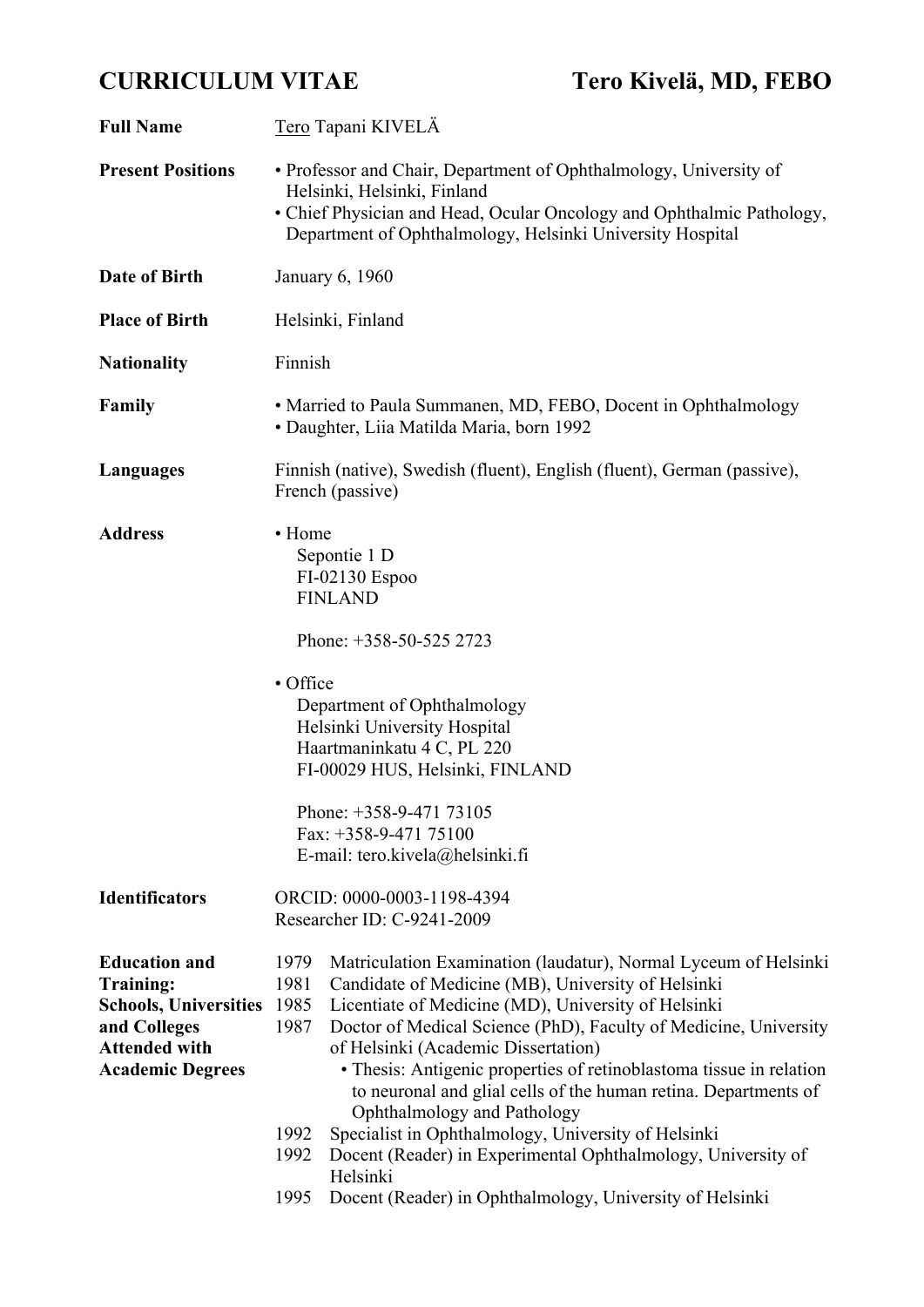|                                                 | 2000<br>2002 | Subspeciality in Hospital Administration, University of Helsinki<br>Special Competence in Ophthalmic Surgery, Finnish Medical<br>Association on recommendation of the Finnish Society of Cataract<br>and Refractive Surgeons (FSCRS) |  |  |
|-------------------------------------------------|--------------|--------------------------------------------------------------------------------------------------------------------------------------------------------------------------------------------------------------------------------------|--|--|
| <b>Medical Licensure</b><br>and Certification   | 1986<br>1992 | State Certificate for General Practice, National Board of Medicine<br>State Certificate for Ophthalmology Practice, Ministry of Social<br>Welfare and Health<br>• valid in the European Union, 2001-                                 |  |  |
|                                                 | 1995         | Diploma in Ophthalmology, Fellow of the European Board of<br>Ophthalmology (FEBO)<br>• Examination sat in Milan, Italy                                                                                                               |  |  |
| <b>Military Service</b>                         | 1986-1987    | Training in the Medical Corps of the Finnish Army<br>• rank of Second Lieutenant, reserves                                                                                                                                           |  |  |
| <b>Previous Hospital</b><br><b>Appointments</b> | 1983-1988    | Acting Hospital Physician, Department of Ophthalmology,<br>Kotka Central Hospital, Kotka, Finland<br>• a total of 5 months                                                                                                           |  |  |
|                                                 | 1984-1985    | Temporary Hospital Physician, Department of Internal<br>Medicine, Pieksämäki District Hospital, Pieksämäki, Finland<br>• a total of 1 month                                                                                          |  |  |
|                                                 | 1984-1986    | Acting Hospital Physician, Department of Internal Medicine,<br>Kotka Central Hospital, Kotka, Finland<br>• a total of 4 months                                                                                                       |  |  |
|                                                 | 1985         | Acting Intern in General Practice, Health Center of Eastern<br>Uusimaa, Loviisa, Finland<br>• a total of 5 months                                                                                                                    |  |  |
|                                                 | 1988-1992    | Resident Physician (Senior House Officer, Registrar and<br>Senior Registrar), Department of Ophthalmology, Helsinki<br>University Hospital, Helsinki, Finland                                                                        |  |  |
|                                                 | 1992-1994    | Acting Specialist in Ophthalmology (full-time Consultant),<br>Department of Ophthalmology, Helsinki University<br>Hospital, Helsinki, Finland                                                                                        |  |  |
|                                                 | 1995-1999    | Senior Physician, Department of Ophthalmology, Helsinki<br>University Hospital, Helsinki, Finland<br>• vitreoretinal diseases, ocular oncology, ophthalmic                                                                           |  |  |
|                                                 | 1995-1999    | pathology, pediatric ophthalmology<br>Acting Administrative Deputy Chief, Department<br>of Ophthalmology, Helsinki University Hospital                                                                                               |  |  |
|                                                 | 1999-2004    | Administrative Chief, including acting Chair, and<br>Head of Section, Ocular Oncology, Ophthalmic Pathology,<br>and Paediatric Ophthalmology, Department of<br>Ophthalmology, Helsinki University Hospital                           |  |  |
| <b>Private Practice</b>                         | 1990-        | Medical Center AAVA [formerly Helsinki Medical Center,<br>Helsingin Lääkärikeskus], Helsinki, Finland<br>• one evening biweekly                                                                                                      |  |  |
| <b>Previous Research</b><br><b>Positions</b>    | 1982-        | Ophthalmic Pathology Laboratory, University of Helsinki<br>• Reseach Associate, 1982-1994<br>• Director, 1995-                                                                                                                       |  |  |
|                                                 | 1988         | Clinical Research Associate, University of Helsinki<br>a total of 4 months                                                                                                                                                           |  |  |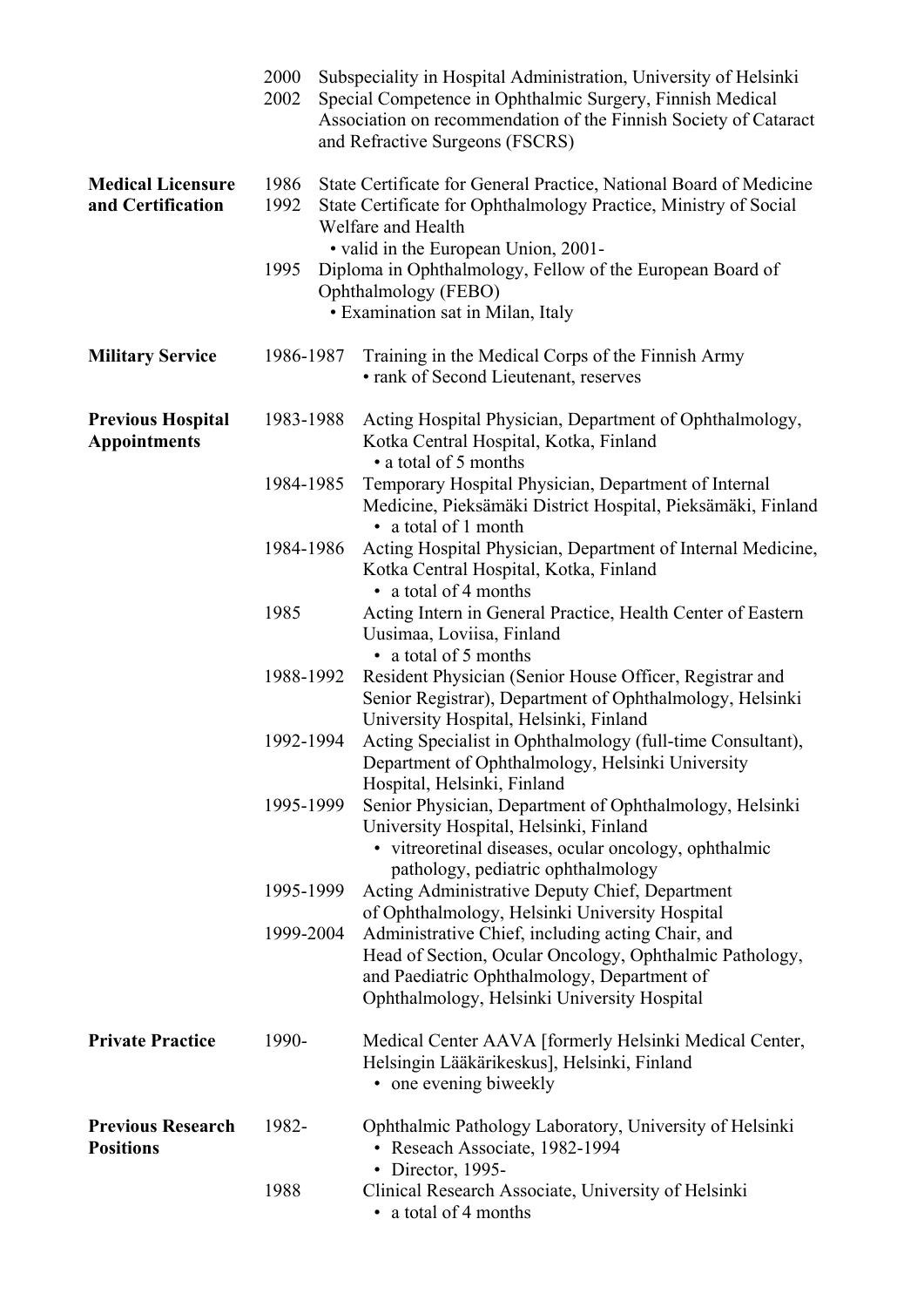|                                                                                               | 1992-1994<br>1994-1995<br>1996-<br>2001<br>2002-2004<br>2003-2004 | Acting Clinical Instructor (Senior Lecturer) in<br>Ophthalmology, University of Helsinki<br>Research Fellow, Helsinki University Hospital<br>• a total of 6 months<br>Director, Eye Cancer Research, Department of<br>Ophthalmology, University of Helsinki<br>Ranked second for the post of Professor in Applied<br>Ophtalmology, University of Helsinki (4 applicants)<br>Clinical Research Fellow, Finnish Medical Foundation<br>• 50% of time, with funding<br>Acting Professor in Applied Ophthalmology,<br>University of Helsinki                                                                                                                                                                                                                                                                                                                                                                                                                                                                                                                                                                                                                                                                                                                                                   |
|-----------------------------------------------------------------------------------------------|-------------------------------------------------------------------|-------------------------------------------------------------------------------------------------------------------------------------------------------------------------------------------------------------------------------------------------------------------------------------------------------------------------------------------------------------------------------------------------------------------------------------------------------------------------------------------------------------------------------------------------------------------------------------------------------------------------------------------------------------------------------------------------------------------------------------------------------------------------------------------------------------------------------------------------------------------------------------------------------------------------------------------------------------------------------------------------------------------------------------------------------------------------------------------------------------------------------------------------------------------------------------------------------------------------------------------------------------------------------------------|
| <b>Research Training</b><br>Abroad                                                            | 1996-2006<br>1998                                                 | European Organization for Research and Treatment of<br>Cancer, Belgium<br>• Protocol Writing Committee, 4 studies<br>• Study Vice-Coordinator, 1 study<br>• Joint Stage IV Study Planning Committee of Melanoma<br>Group and Ophthalmic Oncology Group<br>a total of 2 months spent abroad, mainly in Brussels,<br>$\bullet$<br>Belgium<br>Visiting Professor, Ocular Oncology Service, Royal<br>Liverpool University Hospital, Liverpool, United Kingdom<br>• a total of 2 months                                                                                                                                                                                                                                                                                                                                                                                                                                                                                                                                                                                                                                                                                                                                                                                                        |
| <b>Main Research</b><br><b>Areas</b>                                                          | • Exfoliation syndrome<br>• Vitreoretinal diseases                | • Ophthalmic oncology and genetics<br>• Application of ophthalmic pathology in translational reserach<br>• Pediatric ophthalmology and genetics                                                                                                                                                                                                                                                                                                                                                                                                                                                                                                                                                                                                                                                                                                                                                                                                                                                                                                                                                                                                                                                                                                                                           |
| Examiner,<br><b>Supervisior and</b><br><b>Opponent of</b><br>Academic<br><b>Dissertations</b> | Helsinki 1995                                                     | <b>Supervisor/Adviser (Completed)</b><br>1. Marita Uusitalo, MD: The HNK-1 carbohydrate epitope in the anterior<br>segment of the eye: the inner connective tissue layer of the human<br>ciliary body as a distinct element. University of Helsinki Press:<br>2. Jaana Hietanen, MD: Histopathological and lectin histochemical study<br>of exfoliation syndrome. University of Helsinki Press: Helsinki 1995<br>3. Tiina Tyni, MD: Clinicopathological and ophthalmic features of long<br>chain 3-hydroaxyacyl-CoA dehydrogenase deficiency. Tummavuoren<br>kirjapaino: Helsinki 1998<br>4. Teemu Mäkitie, MD: Prognostic indicators in choroidal and ciliary<br>body melanoma. University of Helsinki Press: Helsinki 2001,<br>http://ethesis.helsinki.fi<br>5. Päivi Ranta, MD: Retinal detachment after neodymium: yttrium-<br>aluminum-garnet laser posterior capsulotomy. University of Helsinki<br>Press: Helsinki 2002, http://ethesis.helsinki.fi<br>6. Sebastian Eskelin, MD: Development of early diagnosis for metastatic<br>uveal melanoma. University of Helsinki Press, Helsinki 2003,<br>http://ethesis.helsinki.fi.<br>7. Puusaari Ilkka, MD: Iodine brachytherapy for large uveal melanomas.<br>University of Helsinki Press, Helsinki 2006, http://ethesis.helsinki.fi |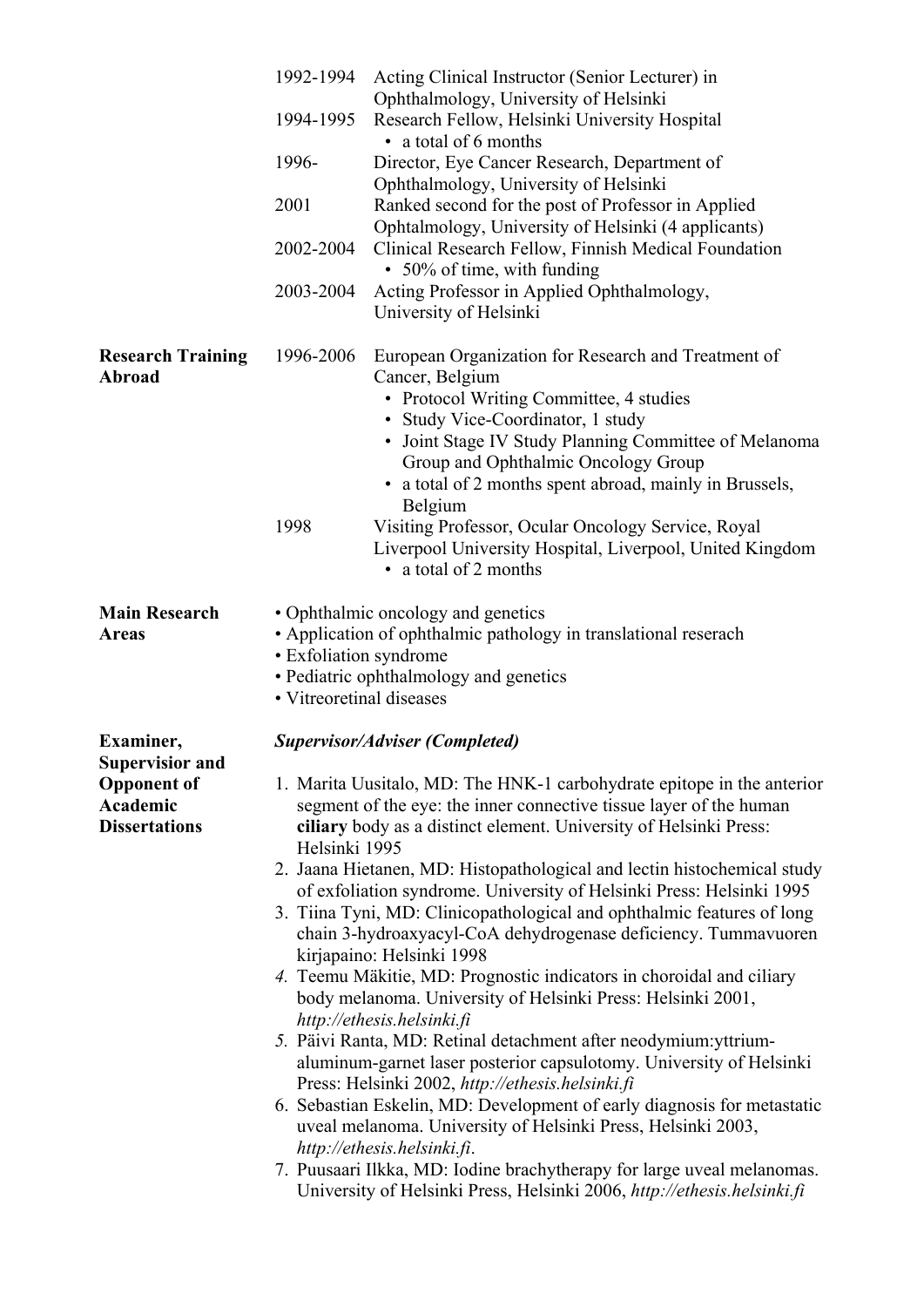- 8. Saari Jukka, MD: Digital photography in the diagnosis and follow-up of ocular diseases. University of Helsinki Press, Helsinki 2007, *http://ethesis.helsinki.fi*.
- 9. Tuomaala Seppo, MD: Conjunctival melanoma in Finland 1967-2000: a population-based study. University of Helsinki Press, Helsinki 2008, *http://ethesis.helsinki.fi*.
- 10. Al-Jamal Rana'a, MD: Relative contribution of cell proliferation and microvascularity to metastasis in malignant uveal melanoma. University of Helsinki Press, Helsinki 2011, *http://ethesis.helsinki.fi*
- 11. Toivonen Päivi, MD: Macrophages in regressed and progressed uveal melanoma. University of Helsinki Press, Helsinki 2011, *http://ethesis.helsinki.fi*.

## *Superviser/Adviser (Undergoing)*

- 12. Mamunur Rashid Mohammed, Evaluation of the radiation response to the tumor and adjacent eye in brachyotherapy of uveal melanoma, University of Helsinki, Faculty of Medicine, registered, 2007
- 13. Rosi Wilska, Suonikalvoston melanooman kromosomimuutokset MLPA-menetelmällä tutkittuna, University of Helsinki, Faculty of Medicine, registered 2008.
- 14. Anni Piirtola, Glaukooman kehittyminen, eteneminen ja hoito uveamelanoomasilmissä, University of Helsinki, Faculty of Medicine, registered, 2009
- 15. Aino Jaakkola, TGFBI-geenin mutaatioista johtuvat sarveiskalvodystrofiat Suomessa, University of Helsinki, Faculty of Medicine, registered, 2010
- 16. Veli-Matti Kuronen, Idiopaattinen orbitan inflammaatio suomalaisessa väestössä, University of Helsinki, Faculty of Medicine, registered 5.12.2013.
- 17. Susanna Salkola, Management and prognosis of patients with small choroidal melanomas, University of Helsinki, Faculty of Medicine, registered 2014.
- 18. Sanna Leinonen, Lastenreuman uveiitin nykyhoito ja ennuste, University of Helsinki, Faculty of Medicine, registered 2014.
- 19. Kalle Nummi, Retinoblastooma Suomessa 1964-2014, University of Helsinki, Faculty of Medicine, registered 2015.
- 20. Salla Markkinen, Suonikalvoston melanoomalle altistavat perinnölliset tekijät, University of Helsinki, Faculty of Biological and Environmental Sciences, registered 10.4.2015.

## *Official Opponent*

- 1. Blom Derk-Jan: Modulation of HLA-expression of uveal melanoma: relevance to clinical outcome. University of Leiden: The Netherlands, 1997
	- member of the promotion committee (reviewer and opponent)
- 2. Aho Valtteri V: Group IIA phospholipase A2 in tears of healthy and diseased eyes. University of Turku: Finland, 2003
- 3. Polak Marta E: Dendritic cells in melanoma. University of Leiden: The Netherlands, 2008
	- member of the promotion comittee (reviewer and opponent)
- 4. Mathysen Danny GP: Statistical evaluation of multiple-choice assessments. Development and validation of a statistical analysis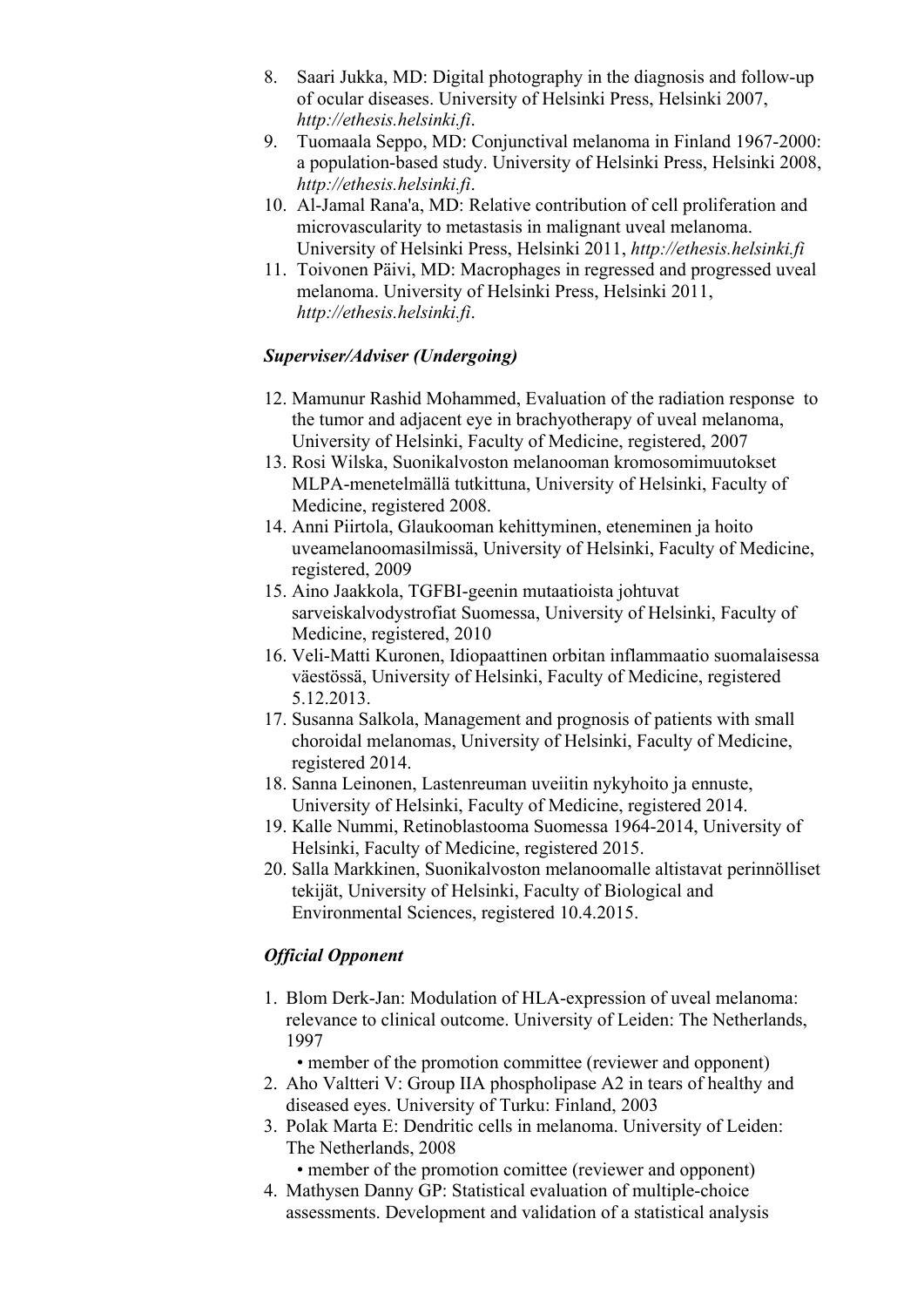|                          |      | method to monitor the European Ophthalmology exit examination, and<br>evaluation of examination questions and methods. University of<br>Antwerp: Belgium, 2013<br>• member of the promotion comittee (reviewer and opponent)<br>5. von Holstein Sarah Linnea: Tumours of the lacrimal gland.<br>Epidemiology, clinical characteristics and genetic profile. University of<br>Copenhagen, Denmark, 2013<br>• member of the thesis comittee (reviewer and opponent)<br><b>Official Reviewer</b> |
|--------------------------|------|-----------------------------------------------------------------------------------------------------------------------------------------------------------------------------------------------------------------------------------------------------------------------------------------------------------------------------------------------------------------------------------------------------------------------------------------------------------------------------------------------|
|                          |      | 1. Tuori Antti: Basement membrane and extracellular matrix proteins<br>in developing, adult, keratoconus and scarred corneas: an immuno- and<br>lectinhistochemical study. University of Helsinki: Finland, 1998<br>2. Peuravuori Heikki J: Group IIA phospholipase A2 in tears of<br>healthy and diseased eyes. University of Turku, Finland, 2006<br>3. Bronkhorst Inge: The inflammatory environment in uveal melanoma.<br>University of Leiden, The Netherlands, 2012                     |
| Awards, Honours,         | 1986 | The Annual Rasmussen Nordic Grant (Sweden) for research in                                                                                                                                                                                                                                                                                                                                                                                                                                    |
| <b>Prizes and Grants</b> | 1987 | ophthalmology<br>The Signe Löfgren Award Grant (Finland) for an academic<br>dissertation in ophthalmology                                                                                                                                                                                                                                                                                                                                                                                     |
|                          | 1991 | Kabi Pharmacia Award Grant (Finland) for the best scientific<br>lecture, XXX Nordic Congress of Ophthalmology                                                                                                                                                                                                                                                                                                                                                                                 |
|                          | 1995 | Teaching Technology Competition, University of Helsinki<br>· First Prize, category "best application in use"                                                                                                                                                                                                                                                                                                                                                                                  |
|                          | 1998 | Teaching Technology Competition, University of Helsinki<br>• Honorary Mention, category "best application in use"                                                                                                                                                                                                                                                                                                                                                                             |
|                          | 1999 | Santen Pharma Award Grant (Europe) for the best scientific<br>poster, European Congress of Ophthalmology                                                                                                                                                                                                                                                                                                                                                                                      |
|                          | 2001 | Supervisor of the Best Student's Electives Thesis, Faculty of<br>Medicine, University of Helsinki<br>• Sebastian Eskelin, MB, Silmän suonikalvoston levinneen<br>melanooman varhaisdiagnostiikan kehittäminen [Progress in<br>early diagnosis of metastatic malignant uveal melanoma]                                                                                                                                                                                                         |
|                          | 2001 | Sigrid Juselius Prize for Research in Medicine (Finland)<br>• the prize for the clinical investigator                                                                                                                                                                                                                                                                                                                                                                                         |
|                          | 2001 | Golden Badge of Hounour, Ophthalmological Society of Finland                                                                                                                                                                                                                                                                                                                                                                                                                                  |
|                          | 2002 | Best case presentation in ocular oncology, XXIX International                                                                                                                                                                                                                                                                                                                                                                                                                                 |
|                          |      | Congress of Ophthalmology (Australia)<br>• one of four prizes                                                                                                                                                                                                                                                                                                                                                                                                                                 |
|                          | 2002 | Best paper in Duodecim, Journal of the Finnish Medical Society<br>• one of five prizes                                                                                                                                                                                                                                                                                                                                                                                                        |
|                          | 2009 | Honorary Member of the Hungarian Ophthalmological Society<br>for advancing ocular oncology and European ophthalmology                                                                                                                                                                                                                                                                                                                                                                         |
|                          | 2009 | Golden Badge of Honour, Finnish Medical Society Duodecim                                                                                                                                                                                                                                                                                                                                                                                                                                      |
|                          | 2010 | Synoptik-Fondens Haederslegat (Denmark) for contributions to<br>ocular oncology research                                                                                                                                                                                                                                                                                                                                                                                                      |
|                          | 2013 | Maud Kuistila Prize (Finland) for teachers in science                                                                                                                                                                                                                                                                                                                                                                                                                                         |
|                          | 2013 | Acta-EVER Silver Medal and EVER-Acta Lecture (Denmark<br>and Belgium), Acta Ophthalmologica Foundation and European                                                                                                                                                                                                                                                                                                                                                                           |
|                          |      | Vision and Eye Research Association                                                                                                                                                                                                                                                                                                                                                                                                                                                           |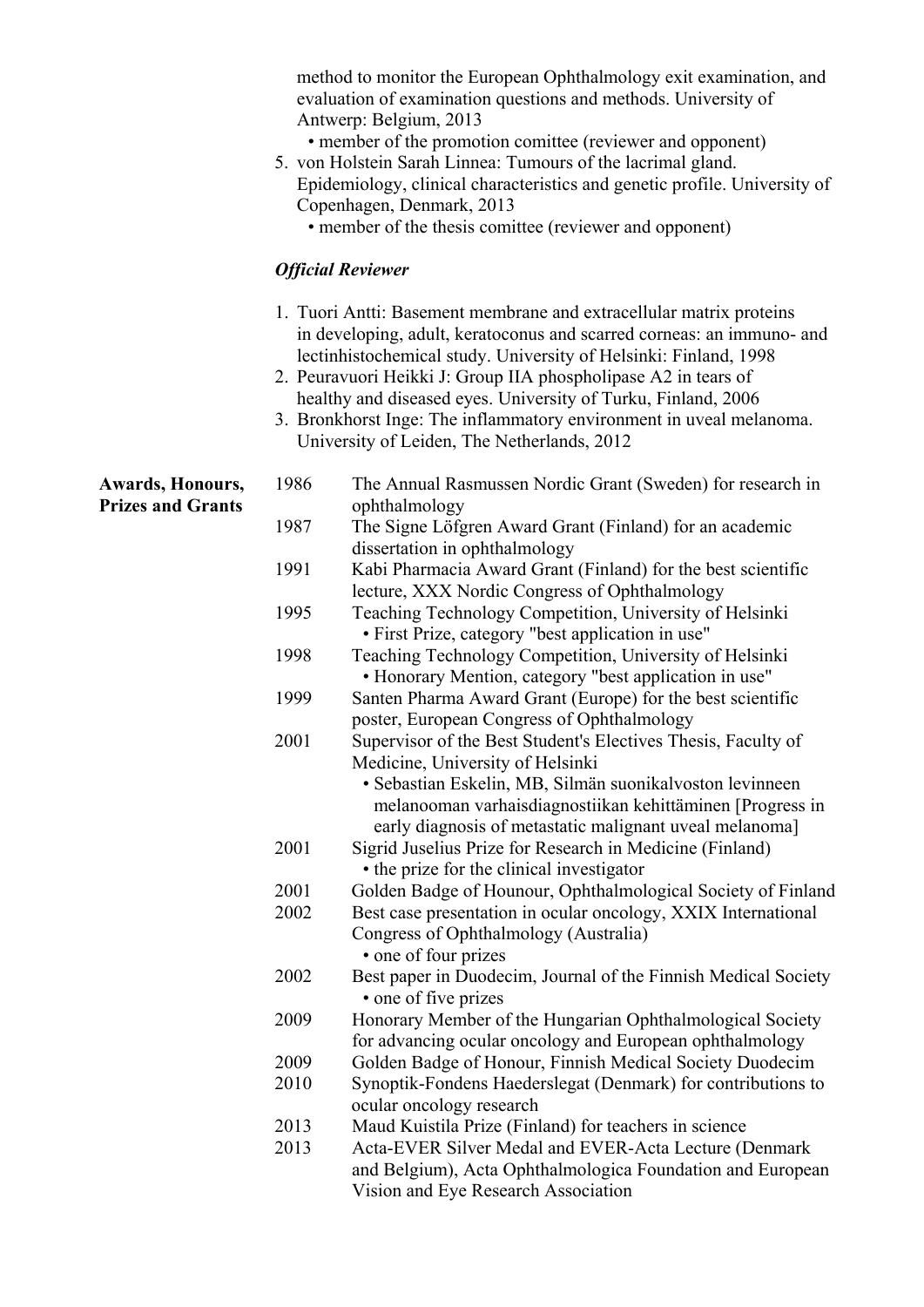- 2014 Oncology-Pathology Section Paper Abstract Prize, European Vision and Eye Research Association (France)
	- last author (lead author Turunen Joni)
- 2015 Poster Prize, International Society of Ocular Oncology (Paris) • last author (lead author Wilska Rosi), one of three prizes
- 2015 First Class Knight of the Order of the White Rose of Finland

**Responsibilities and** 

## **Editorial** *Editorships and Editorial Boards*

**Peer Reviewer in** *Acta Ophthalmologica Scandinavica*, Sweden

- **Scientific Journals** Editorial Board, 2001-2008
	- Section Editor, Diagnosis/Therapy in Ophthalmology, 2002-
	- Co-Editor, 2008-
	- *Investiative Ophthalmology & Visual Science*, USA
		- Guest Editorial Board Member 1999, 2001-2002
	- *ISRN Ophthalmology* 
		- Editorial Board, 2010-2013
	- *Asia-Pacific Journal of Ophthalmology*
	- Editorial Board, 2016-

#### *Regular Reviewer*

 *Acta Ophthalmologica*, Denmark  *American Journal of Ophthalmology*, USA  *British Journal of Ophthalmology*, United Kingdom *Clinical and Experimental Ophthalmology,* Australia *European Journal of Ophthalmology*, Italy  *Investiative Ophthalmology & Visual Science*, USA *JAMA Ophthalmology* (formerly *Archives of Ophthalmology)*, USA *Ophthalmology*, USA *Survey of Ophthalmology*, USA

#### *Ad hoc, selection*

 *APMIS*, Denmark  *British Journal of Cancer*, United Kingdom  *Current Eye Research*, USA  *Duodecim*, Finland  *Experimental Eye Research*, USA  *Eye*, United Kingdom *Journal of Clinical Oncology*, USA *Melanoma Research Ophthalmic Research*, Switzerland  *Ophthalmologica*, Switzerland *Ophthalmology*, USA  *Retina*, USA *Retinal and Eye Research,* United Kingdom

|          | <b>Reviewer and Editor</b> International Statistical Classification of Diseases and Related Health |
|----------|----------------------------------------------------------------------------------------------------|
| of Books | Problems, ICD-10, Systematic Part, Finnish Translation, STAKES, Rauma                              |
|          | 1995                                                                                               |
|          | • reviewer, ophthalmology                                                                          |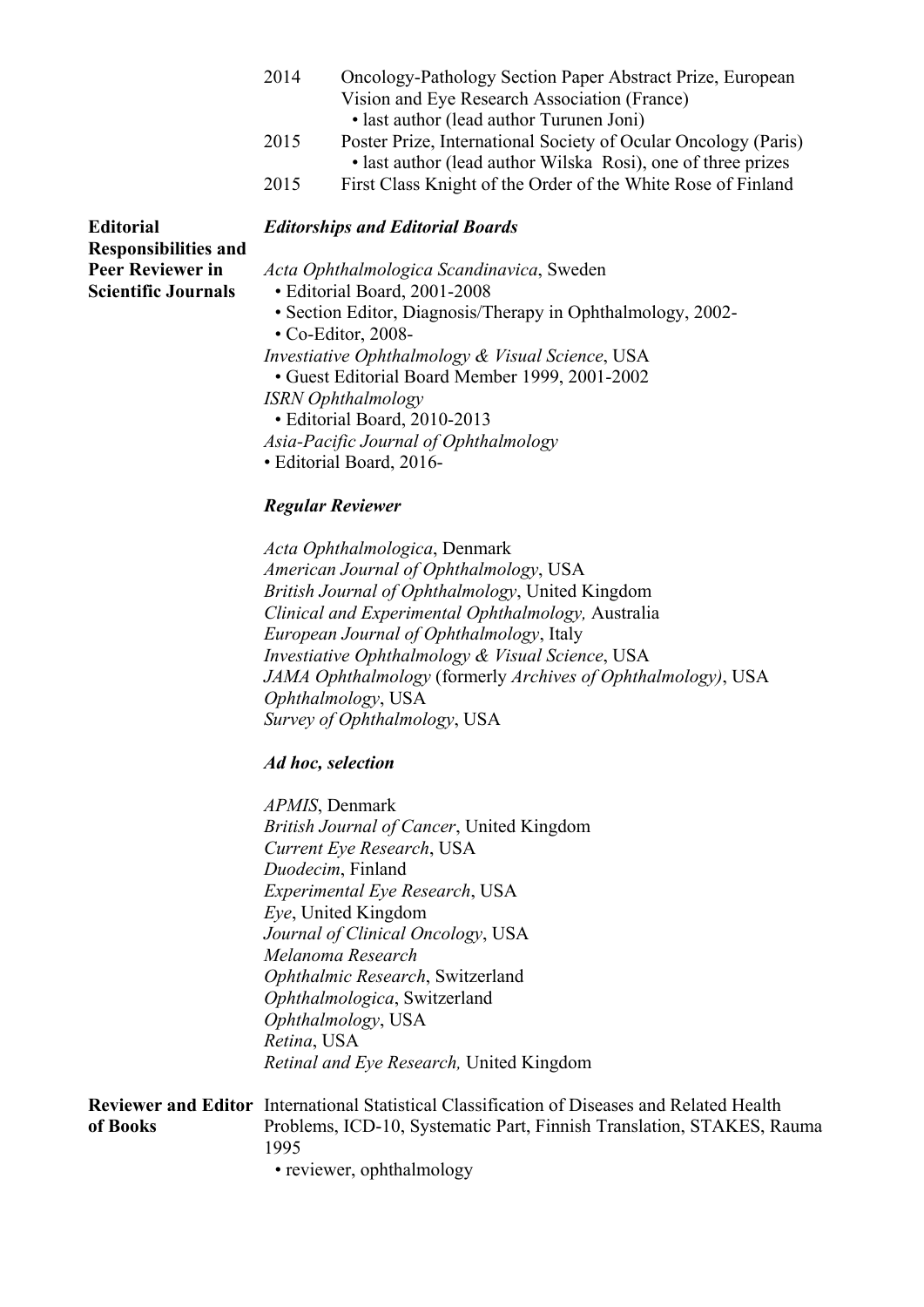|                                                      |                      | Yleislääkärin käsikirja [Physician's Desk Reference], 3rd edition onward,<br>Kustannus Oy Duodecim, Helsinki 1997- |
|------------------------------------------------------|----------------------|--------------------------------------------------------------------------------------------------------------------|
|                                                      |                      | • reviewer, ophthalmology                                                                                          |
|                                                      |                      | Lääketieteen termit. Selittävä suursanakirja [Medical Terms. A                                                     |
|                                                      |                      | Dictionary with Explanations], 2nd to 6th revised editions. Kustannus Oy                                           |
|                                                      |                      | Duodecim, Helsinki 1997-                                                                                           |
|                                                      |                      | · chair, editorial board                                                                                           |
|                                                      |                      | • reviewer, ophthalmology                                                                                          |
|                                                      |                      | Therapia Fennica, 8-10 <sup>th</sup> revised edition. Kandidaattikustannus                                         |
|                                                      |                      | Oy, Helsinki 1997, 2002, 2012<br>• coordinating editor, ophthalmology                                              |
|                                                      |                      | Miniteema: Uutta silmätaudeista [Minitheme: Trends in Ophthalmology].                                              |
|                                                      |                      | Duodecim, Helsinki 1998                                                                                            |
|                                                      | • guest editor       |                                                                                                                    |
|                                                      |                      | Taskforce Member, IC3D Classification of Corneal Dystrophies<br>· first edition, 2006-2008                         |
|                                                      |                      | • second edition, 2012-2014                                                                                        |
|                                                      |                      | Ocular Oncology Task Force, American Joint Committee of Cancer,                                                    |
|                                                      |                      | Writer and Reviewer for TNM Classification of Ocular Cancer)                                                       |
|                                                      |                      | · lead author for uveal melanoma, 7th edition, 2007-2009                                                           |
|                                                      |                      | · lead author for uveal melanoma, 8th edition, 2014-                                                               |
|                                                      |                      | Topic Advisory Group, Ophthalmology, International Classification of                                               |
|                                                      |                      | Diseases, WHO and International Council of Ophthalmology, 11th edition                                             |
|                                                      |                      | • co-coordinator for oncology, 2009-                                                                               |
|                                                      |                      | Basic and Clinical Science Course, Section 4, Ophthalmic Pathology and                                             |
|                                                      |                      | Intraocular Tumors, American Academy of Ophthalmology                                                              |
|                                                      |                      | • responsible faculty for the 2016-2017 major revision, 2014-                                                      |
| <b>Memberships and</b><br><b>Offices in Acedemic</b> | <b>National</b>      |                                                                                                                    |
| and Professional                                     | 1987-                | <b>Finnish Medical Association</b>                                                                                 |
| <b>Societies</b>                                     |                      | • Member                                                                                                           |
|                                                      | 1987-                | Finnish Medical Society Duodecim                                                                                   |
|                                                      |                      | • Member                                                                                                           |
|                                                      |                      | <b>Medical Terminology Committee</b>                                                                               |
|                                                      |                      | $\bullet$ Member, 1993                                                                                             |
|                                                      |                      | · Chairman, 1994-                                                                                                  |
|                                                      | 1989-                | The Ophthalmological Society of Finland                                                                            |
|                                                      |                      | • Member                                                                                                           |
|                                                      |                      | • Secretary General, 1994-1995                                                                                     |
|                                                      |                      | <b>Educational Advisory Committee</b>                                                                              |
|                                                      |                      | • Member, 1993-2000                                                                                                |
|                                                      |                      | Academic Representative in the European Board of                                                                   |
|                                                      |                      | Ophthalmology, 2001-2008                                                                                           |
|                                                      |                      | President, 2010-2012                                                                                               |
|                                                      | 1990-95              | The Finnish Society for Cell Biology<br>• member                                                                   |
|                                                      |                      |                                                                                                                    |
|                                                      | <b>International</b> |                                                                                                                    |
|                                                      |                      |                                                                                                                    |

 1991- International Society of Ophthalmic Pathology (ISOP) • Member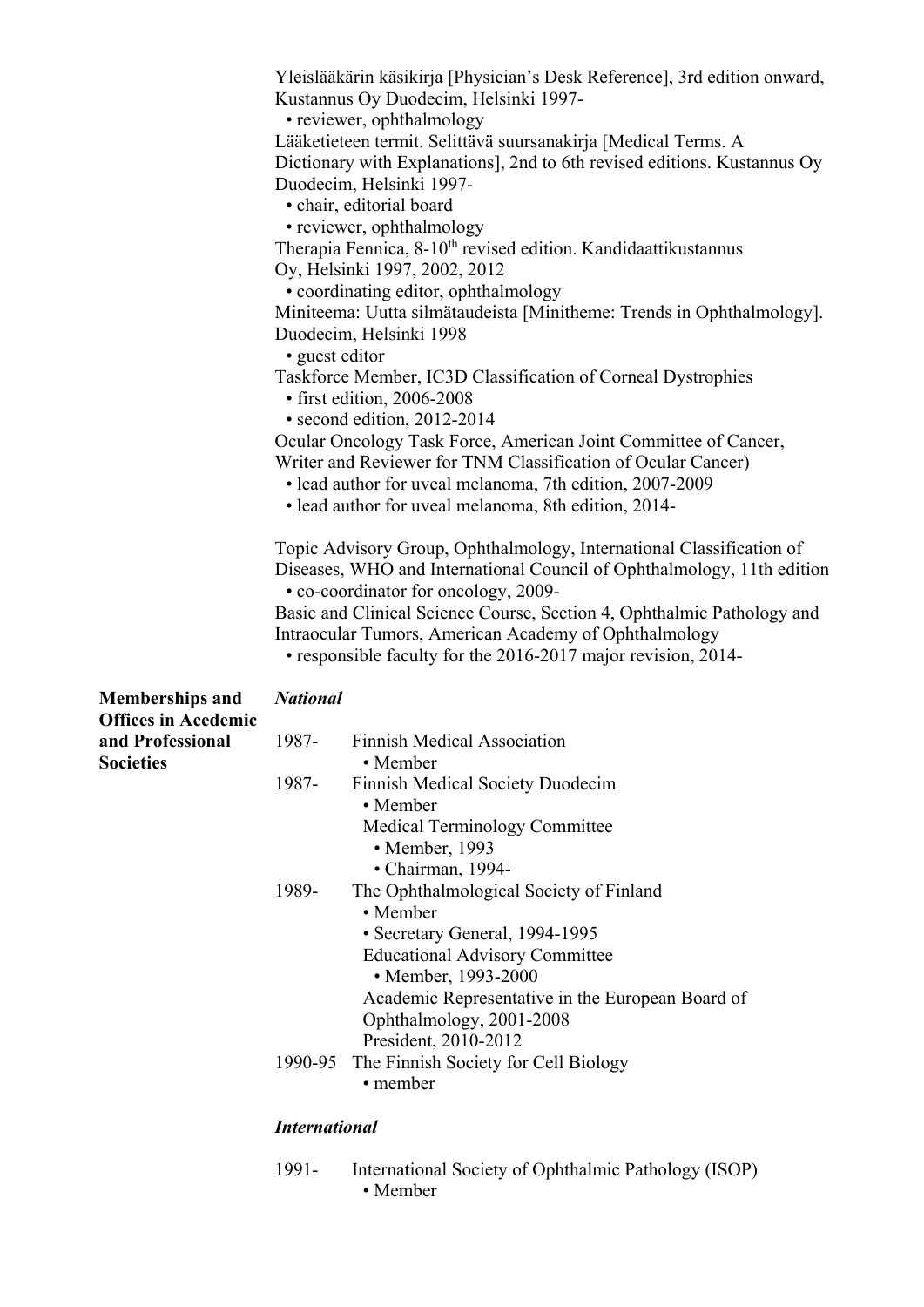| 1991-   | Ophthalmic Oncology Group (OOG), formerly of the European<br>Organization for Research and Treatment of Cancer (EORTC),<br>and later independent<br>• Founder Member |
|---------|----------------------------------------------------------------------------------------------------------------------------------------------------------------------|
|         | • Executive Committee and Secretary General, 1996-2002                                                                                                               |
|         | Metastatic Uveal Melanoma Sub-Group                                                                                                                                  |
|         | • Acting Secretary, 1993-1994                                                                                                                                        |
|         | • Secretary, 1994-1996                                                                                                                                               |
|         | • Acting Chairperson, 1996-1997, 2002                                                                                                                                |
|         | Joint Protocol Drafting Committee for Stage IV Metastatic                                                                                                            |
|         | Melanoma with EORTC Melanoma Group                                                                                                                                   |
|         | • Member, 2000-2006                                                                                                                                                  |
|         | Vice-Coordinator                                                                                                                                                     |
|         | • Protocol 88941: Recombinant alpha-2b-interferon with                                                                                                               |
|         | dacarbazine, vincristine, bleomycin, and lomustine in                                                                                                                |
|         | metastatic malignant uveal melanoma<br><b>Writing Committee</b>                                                                                                      |
|         | • Protocol 88001: Randomized phase III study of adjuvant                                                                                                             |
|         | immunisation with the NA17.A2 and melanoma                                                                                                                           |
|         | differentiation peptides in HLA-A2 patients with primary                                                                                                             |
|         | ocular melanoma at high risk of relapse                                                                                                                              |
|         | Organizer, 43rd Spring Meeting, Ivalo, Finland, 2013                                                                                                                 |
| 1992-   | European Ophthalmic Pathology Society (EOPS)                                                                                                                         |
|         | • Member                                                                                                                                                             |
|         | • Organizing Secretary, 10th Joint Meeting with the Verhoeff-                                                                                                        |
| 1993-   | Zimmerman Society, Helsinki, Finland, 2011                                                                                                                           |
|         | Nordic Academy of Ophthalmology<br>• Founder Member (Fellow)                                                                                                         |
| 1994-98 | European Community Ophthalmic Research Association                                                                                                                   |
|         | (ECORA, now merged to EVER)                                                                                                                                          |
|         | • Member                                                                                                                                                             |
|         | 1994-95 International Agency for the Prevention of Blindness (IABP)                                                                                                  |
|         | • Finnish representative                                                                                                                                             |
| 1996-   | European Society for Cataract and Refractive Surgery (ESCRS)<br>• Member                                                                                             |
| 1997-   | Association for Research in Vision and Ophthalmology (ARVO)<br>• Member                                                                                              |
| 1997-   | Cochrane Collaboration                                                                                                                                               |
|         | <b>Cancer Network</b>                                                                                                                                                |
|         | • Member, 1997-2000                                                                                                                                                  |
|         | Cochrane Eyes and Vision Group<br>• Member, 1997-2000                                                                                                                |
|         | • Handsearcher for Acta Ophthalmologica                                                                                                                              |
| 1997-   | European Association for Vision and Eye Research (EVER)                                                                                                              |
|         | • Founder Member                                                                                                                                                     |
|         | Section of Pathology and Oncology                                                                                                                                    |
|         | • Program Secretary, 1998-2000                                                                                                                                       |
|         | • Chairperson, 2001-2005, 2010                                                                                                                                       |
|         | Board                                                                                                                                                                |
|         | • Member of the Board, 2001-2012                                                                                                                                     |
|         | · President, 2006                                                                                                                                                    |
|         | • Program Secretary, 2007-2011<br><b>EVER Foundation (EVERf)</b>                                                                                                     |
|         | • Member of the Board of Trustees, 2010-                                                                                                                             |
|         |                                                                                                                                                                      |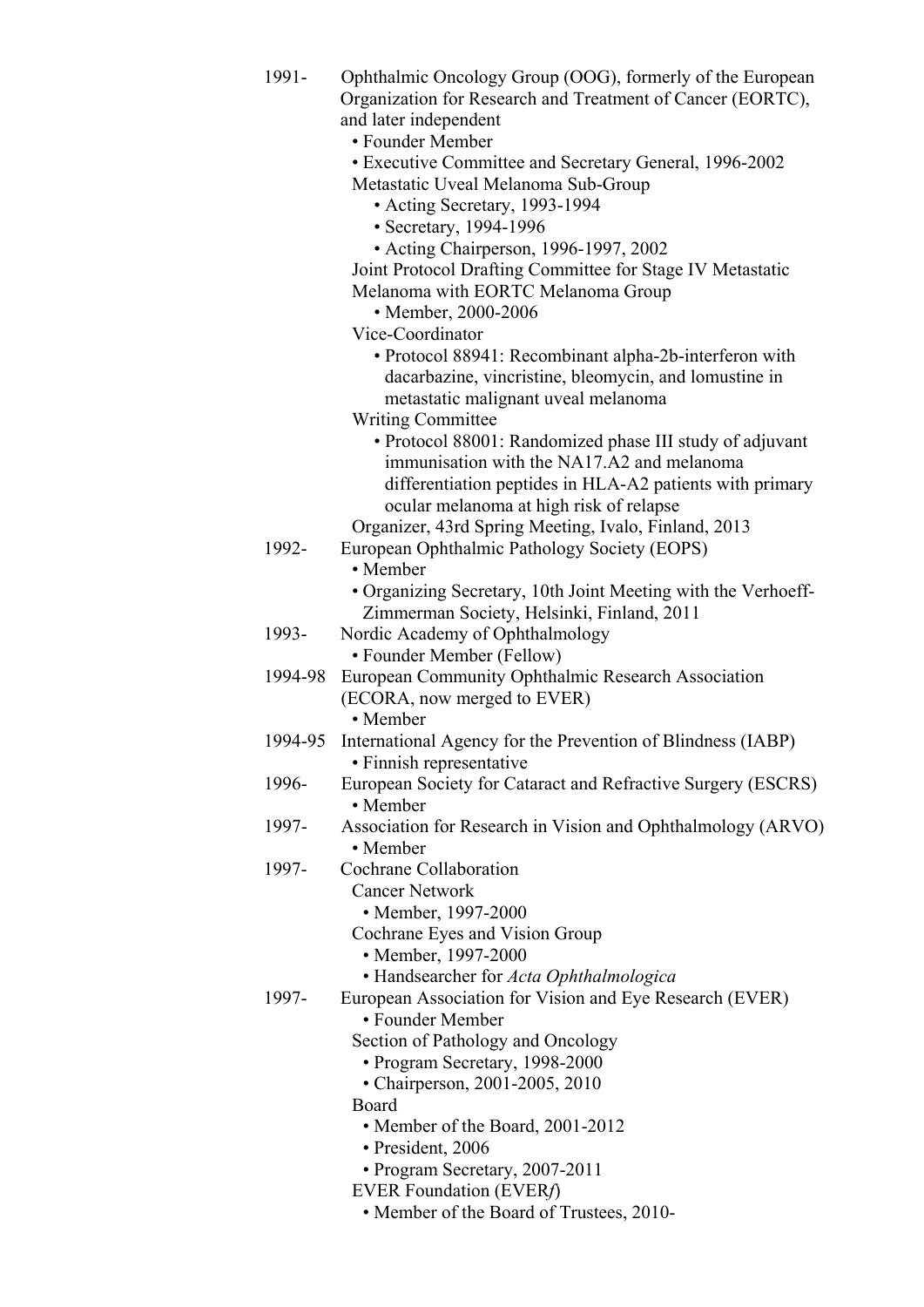|                     | 2000- | European Board of Ophthalmology (EBO)<br>• Academic Delegate of Finland, 2001-2008<br>• Executive Committee and Vice President, 2001-2002<br>• President Elect, 2003-2004<br>• President, 2005-2006<br>• Past President, 2007-2008<br>Recidency Exchange Committee<br>• Chairman, 2001-2003<br><b>Continuous Medical Education Committee</b><br>• Delegate of Finland, 2000-2004<br>European Board of Ophthalmology Diploma Examination<br>• Examiner, 1996, 2001-2011<br>• Co-coordinator, 2005-2006                                                                                                                                                                                                                                                                                                                                                                                                                                                                                                                                                                                                                                                                                                                                                                                                                                                                                                                                                       |
|---------------------|-------|-------------------------------------------------------------------------------------------------------------------------------------------------------------------------------------------------------------------------------------------------------------------------------------------------------------------------------------------------------------------------------------------------------------------------------------------------------------------------------------------------------------------------------------------------------------------------------------------------------------------------------------------------------------------------------------------------------------------------------------------------------------------------------------------------------------------------------------------------------------------------------------------------------------------------------------------------------------------------------------------------------------------------------------------------------------------------------------------------------------------------------------------------------------------------------------------------------------------------------------------------------------------------------------------------------------------------------------------------------------------------------------------------------------------------------------------------------------|
|                     | 2002  | · MCQ Workgroup, 2009-2013<br>International Society of Ocular Oncology<br>· Board Member, 2002-2011<br>• Chair, Consititution Committee, 2002-2005<br>• General Secretary, 2005-2011<br>• International Liaison Officer, 2011-2013                                                                                                                                                                                                                                                                                                                                                                                                                                                                                                                                                                                                                                                                                                                                                                                                                                                                                                                                                                                                                                                                                                                                                                                                                          |
|                     | 2006- | • Chair, By-Laws Committee, 2014-<br>European Academy of Ophthalmology                                                                                                                                                                                                                                                                                                                                                                                                                                                                                                                                                                                                                                                                                                                                                                                                                                                                                                                                                                                                                                                                                                                                                                                                                                                                                                                                                                                      |
|                     | 2007- | $\bullet$ Member X<br>International Council of Ophthalmology<br>• Board Member 2007-2014<br>• Chair, Standards Committee, 2007-2012<br>· Strategic Planning Committee, 2012-2014<br>• Residency Training Curriculum Rewriting Committee,                                                                                                                                                                                                                                                                                                                                                                                                                                                                                                                                                                                                                                                                                                                                                                                                                                                                                                                                                                                                                                                                                                                                                                                                                    |
|                     | 2012- | ophthalmic pathology, 2010-2012<br>Academia Ophthalmologica Internationalis<br>• Member XVIII                                                                                                                                                                                                                                                                                                                                                                                                                                                                                                                                                                                                                                                                                                                                                                                                                                                                                                                                                                                                                                                                                                                                                                                                                                                                                                                                                               |
| <b>Major Grants</b> |       | Academy of Finland<br>• Clinical Research (optic neuritis) $\epsilon$ 264 443, 2011-2014<br><b>Finnish Medical Foundation</b><br>• Clinical Research (eye cancer) $\epsilon$ 150 000, 2002-2004<br><b>HUCH Research Funds</b><br>• TYH0026, $\epsilon$ 67 000 (Study Coordinator, eye cancer), 1996-97<br>$\cdot$ TYH8218, $\epsilon$ 67 000 (Study Coordinator, eye cancer), 1998-99<br>$\cdot$ TYL2042, $\in$ 57 500 (Study Coordinator, equipment), 2001<br>• TYH1217, $\epsilon$ 67 000 (Study Coordinator, eye cancer), 2001-02<br>• TYH1218, $\epsilon$ 50 000 (Vice Coordinator, childhood uveitis), 2001-02<br>$\cdot$ TYH3203, $\epsilon$ 120 000 (Study Coordinator, eye cancer) 2003-04<br>• TYH3234, € 89 832 (Vice-Coordinator, cataract surgery), 2003-04<br>$\bullet$ TYH4227, $\epsilon$ 40 000 (Vice-Coordinator, cataract surgery), 2003-04<br>$\cdot$ TYH5210, $\in$ 110 000 (Study Coordinator, eye cancer), 2005-06<br>$\cdot$ TYH2008203, $\in$ 110 000 (Study Coordinator, eye cancer), 2008-09<br>$\cdot$ TYH2010204, $\in$ 90 000 (Study Coordinator, eye cancer), 2010-11<br>• TYH2012106, $\in$ 45 000 (Study Coordinator, eye cancer), 2012<br>• TYH2013316, $\in$ 85 000 (Study Coordinator, eye cancer), 2013-15<br><b>Sigrid Juselius Foundation</b><br>• A total of 224 000 $\in$ (eye cancer), 2003-<br>Direct support for research trainees, multiple foundations<br>• An average total $\epsilon$ 50 000 per year, 2000- |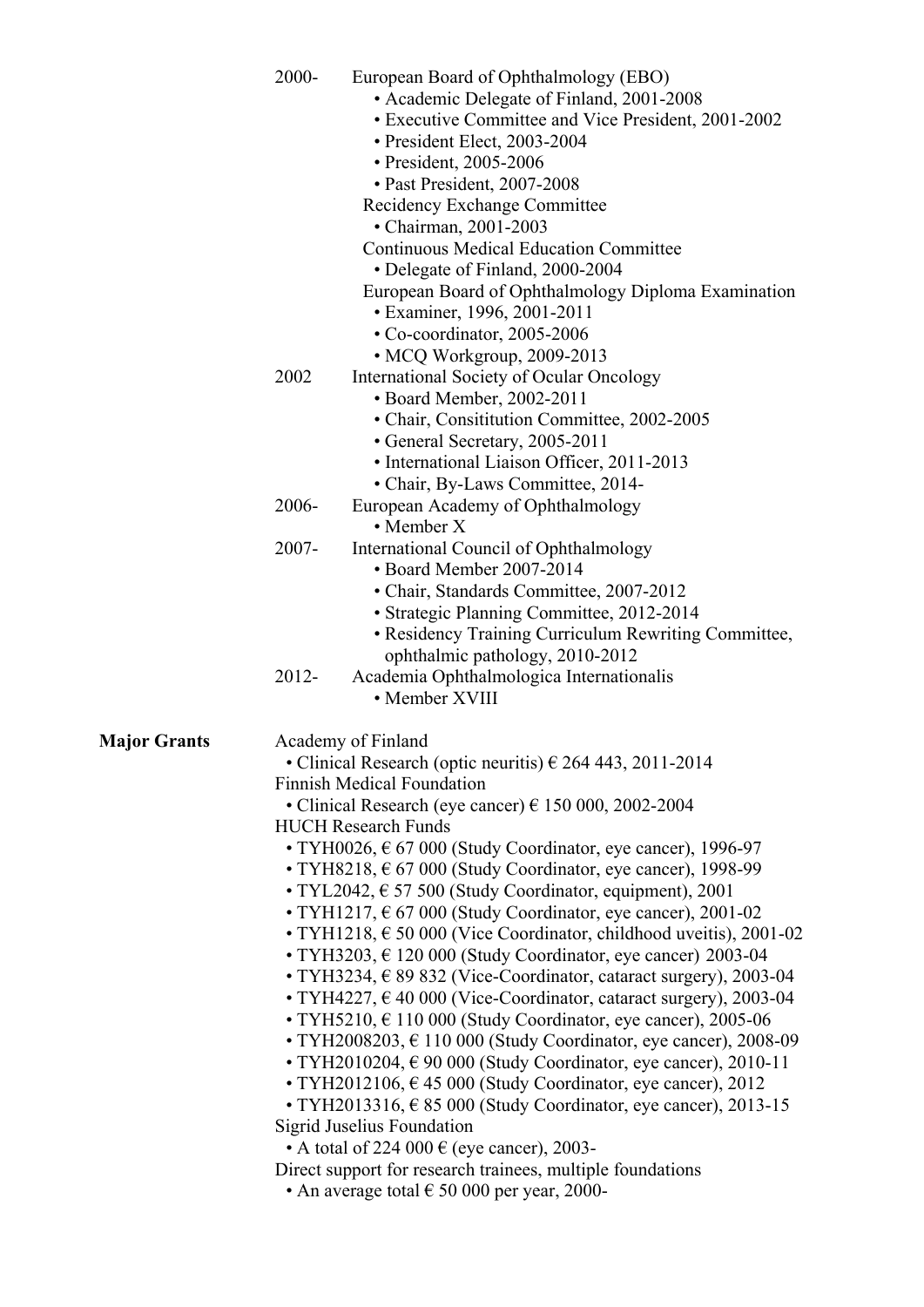| <b>Other Grants</b>                      |                 | Paulo Foundation, Finland<br>Ida Montin Foundation, Finland<br>Emil Aaltonen Foundation, Finland<br>Eye Foundation, Finland<br>Friends of the Blind, Finland<br>Eye and Tissue Bank Foundation, Finland<br>Finnish Cultural Foundation, Finland<br>HUCH Institute, Finland<br>Luise and Henrik Kuningas Foundation, Finland |
|------------------------------------------|-----------------|-----------------------------------------------------------------------------------------------------------------------------------------------------------------------------------------------------------------------------------------------------------------------------------------------------------------------------|
|                                          |                 | <b>Grants for Advancing Teaching</b>                                                                                                                                                                                                                                                                                        |
|                                          | • 1996          | University of Helsinki                                                                                                                                                                                                                                                                                                      |
|                                          | $\cdot 2000$    | Finnish Mecical Society Duodecim                                                                                                                                                                                                                                                                                            |
| <b>Trustee Positions,</b><br>Committees, |                 | <b>University of Helsinki</b>                                                                                                                                                                                                                                                                                               |
| Administrative<br><b>Duties</b>          |                 | 1994-95 Planning Committee, Clinico-Theoretical and Clinical Stage of<br>"Parallel Track" (Problem Based Learning), Faculty of Medicine                                                                                                                                                                                     |
|                                          | 1995-98         | 1994-00 Medical Specialist Standing Committee, Faculty of Medicine<br>Steering Committee, Department of Ophthalmology and<br>Otorhinolaryngology                                                                                                                                                                            |
|                                          | 1996-97         | Planning Committee, Clinical Stage of "Parallel Track"<br>(Problem Based Learning)                                                                                                                                                                                                                                          |
|                                          | 1997<br>1998-00 | Teaching Technology Competition, Univerity of Helsinki<br>Steering Committee, Clinical Institute (dermatology, general<br>practice, internal medicine, neurology, oncology,<br>ophthalmology, otorhinolaryngology, pulmonary medicine,<br>psychiatry, surgery)                                                              |
|                                          | 2000-           | Collection and Acquisitions Committee, National Library of<br><b>Health Sciences</b>                                                                                                                                                                                                                                        |
|                                          | 2001-04         | Faculty of Medicine, University of Helsinki<br>• Vice Representative of Readers and Teachers                                                                                                                                                                                                                                |
|                                          | 2004-           | National Social Security Institute<br>• Board of Advisors, representative of the University of<br>Helsinki                                                                                                                                                                                                                  |
|                                          | 2006-09         | Matti Äyräpää Lecture Nomination Committee<br>• Representative of the Medical Faculty, University of<br>Helsinki                                                                                                                                                                                                            |
|                                          | 2010-           | Appointment and Tenure Committee, 3 Tenure Track Professors<br>· Chairman                                                                                                                                                                                                                                                   |
|                                          | 2010-14         | Steering Committee of the Clinical Institute<br>• Vice Representative of Professors (one of four)                                                                                                                                                                                                                           |
|                                          | 2010-           | Docenture (Reader) Promotion Standing Committee<br>• Chairman                                                                                                                                                                                                                                                               |

#### *Helsinki University Hospital*

1995-99 Management Committee, Eye and Ear Hospital,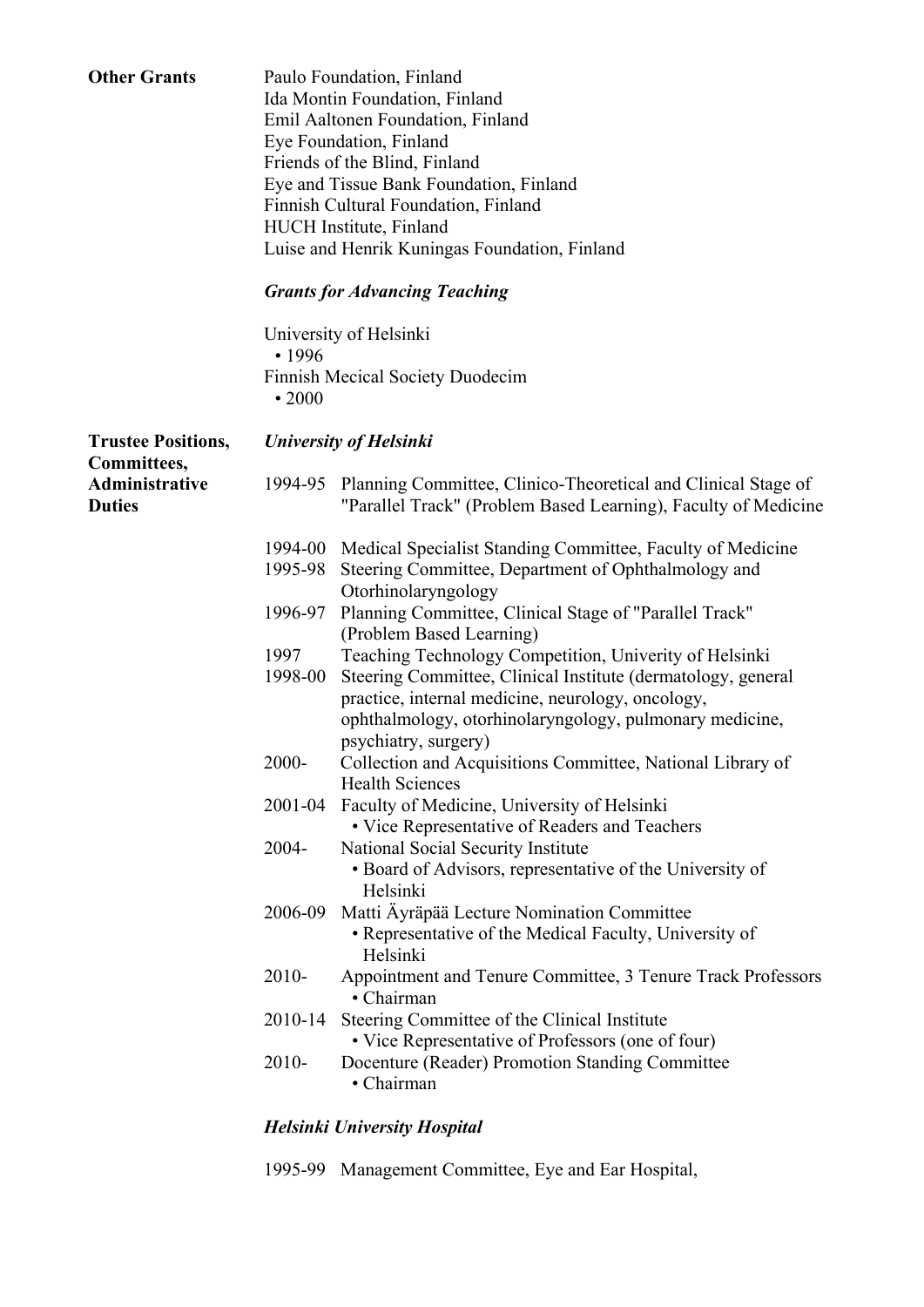|                                     | 1997-99             | Näe ja Kuule [Internal Journal of the Departments of                                                                                                                                                                                                          |
|-------------------------------------|---------------------|---------------------------------------------------------------------------------------------------------------------------------------------------------------------------------------------------------------------------------------------------------------|
|                                     |                     | Ophthalmology and Otorhinolaryngology<br>· Editorial Board Member                                                                                                                                                                                             |
|                                     | 2000-08             | Nuppi [Internal Journal of the Departments of Neurosurgery,<br>Neurology, Ophthalmology and Otorhinolaryngology]<br>• Editorial Board Member, 2000-2001<br>· Editor, 2002-2004                                                                                |
|                                     | 2003-08             | Management Committee, Department of Neurology,<br>Neurosurgery, Ophthalmology and Otorhinolaryhngology,                                                                                                                                                       |
|                                     | 2004-08             | Administrative and Financial Chair, Department of                                                                                                                                                                                                             |
|                                     | 2009-14<br>$2015 -$ | Ophthalmology (rotating term)<br>Chief Medical Officer, Department of Ophthalmology<br>Management Committee, Department of Ophthalmology                                                                                                                      |
|                                     | <b>National</b>     |                                                                                                                                                                                                                                                               |
|                                     | 1993-               | Eye and Tissue Bank Foundation<br>• Vice-Chairman, Board of Directors, 1993<br>• Chairman, Board of Directors, 1994-1998<br>• Member of the Board, 1999-                                                                                                      |
|                                     | 1996-               | Mary and Georg C. Ehrnrooth's Foundation<br>• Member, Board of Directors                                                                                                                                                                                      |
|                                     | 1997-               | National Patient Insurance Complaints Board<br>• Permanent Advisor in Ophthalmology                                                                                                                                                                           |
|                                     | 1998-00             | Instrumentarium Corp (incl. Datex-Ohmeda), a listed company<br>in medical technology, the Helsinki Stock Exchange<br>• Member of the Board                                                                                                                    |
|                                     | $2001 -$            | National Authority for Medicolegal Affairs<br>• Permanent Advisor in Ophthalmology                                                                                                                                                                            |
|                                     | 2004-               | National Social Security Institute<br>• Board of Advisors, representative of the University of<br>Helsinki                                                                                                                                                    |
|                                     | $2005 -$            | <b>State Treasury</b><br>• Permanent Advisor in Ophthalmology, Insurance Division                                                                                                                                                                             |
|                                     | 2007-               | The Eye Foundation<br>• Member, Board of Directors                                                                                                                                                                                                            |
|                                     | 2005-12             | <b>Finnish Medical Foundation</b>                                                                                                                                                                                                                             |
|                                     |                     | • Member, Board of Directors, 2007-2010<br>• Chair, Board of Directors, 2011-2012                                                                                                                                                                             |
| <b>Formal Pedagogic</b><br>Training |                     | 1993-94 Pedagogics in Academic Medicine<br>• 6 weeks (adults as students, experimental learning<br>cooperative learning, problem based learning, efficent<br>lecturing, scientific thinking, course planning, evaluation of<br>teaching and learning results) |
|                                     | 1994                | Guiding Academic Writing<br>1 day (the neophyte and the professional as writers, soft                                                                                                                                                                         |

feedback, learning by writing, motivation and writing) 1994 Evolving Examination Methods • 1 day (pedagogic potential of exams, hinders to learning, planning exams, alternative examination methods)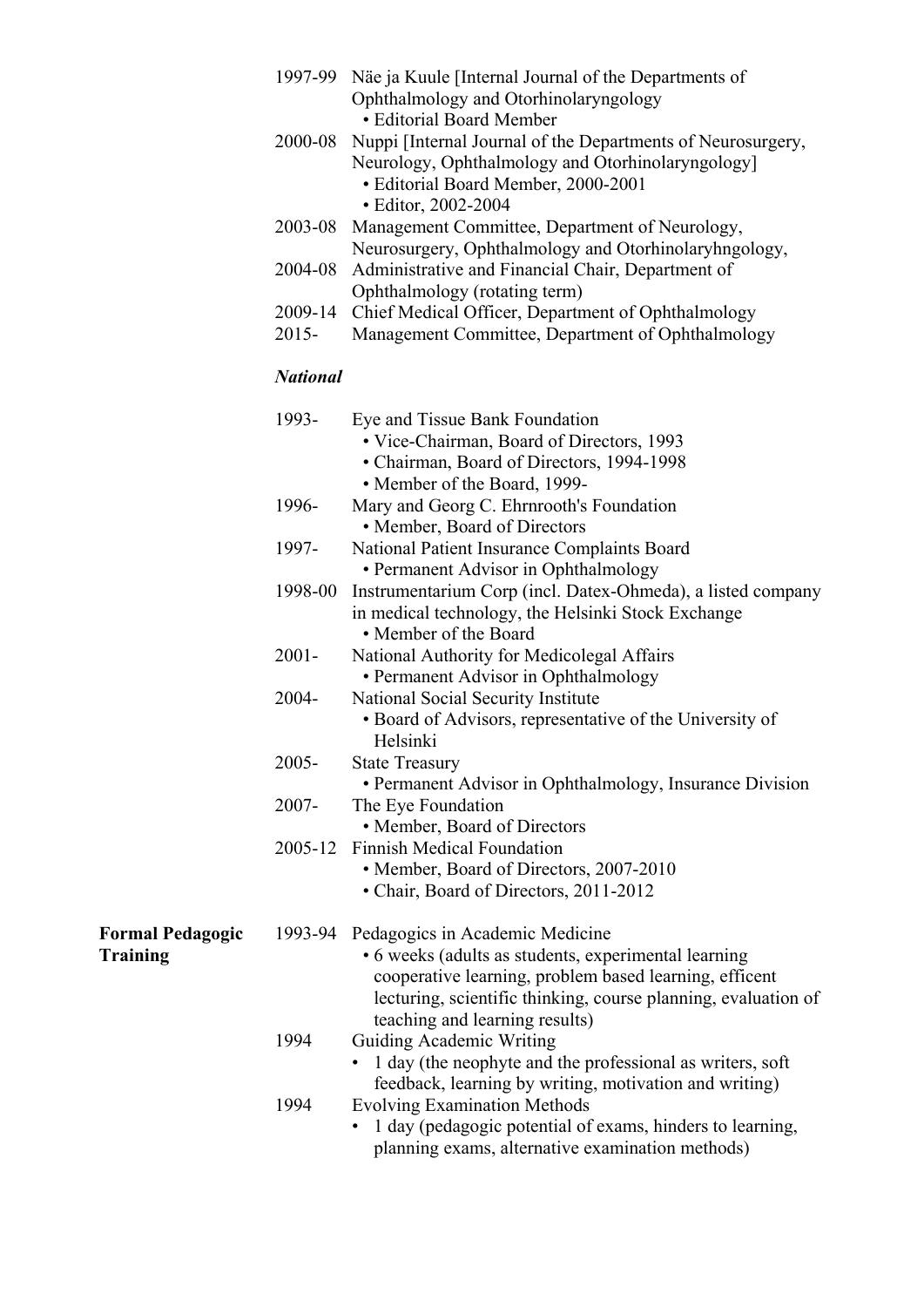|                            | 1994          | <b>Newscasting Science</b><br>2 days (the critical scientist meets the dramatic reporter,<br>working with journals and television, how the mass media<br>functions, editing material for the mass media, being inter-<br>viewed)                                                                                            |
|----------------------------|---------------|-----------------------------------------------------------------------------------------------------------------------------------------------------------------------------------------------------------------------------------------------------------------------------------------------------------------------------|
|                            | 1995          | Producing Educational Material to the World Wide Web<br>2 days (basic and advanced methods)                                                                                                                                                                                                                                 |
|                            | 1995-<br>1996 | Portfolio Course<br>4 weeks (academic teaching portfolio as a tool of professional<br>development, developing teaching on the basis of self<br>assessment, portfolio as a method of self assessment and as a<br>merit record, evaluation and peer review of a teaching                                                      |
|                            | 1996          | posrtfolio, portfolio guiding and consulting)<br><b>Teacher Tutor Course</b><br>2 weeks (basics or tutoring, conception of learning and the<br>self-directed learner, from a teacher to a tutor, tutoring skills<br>and directing learning - sociodrama excercises, the planning<br>of and ways of executing your tutoring) |
|                            | 1996          | Interactive Courses in the Web<br>3 days (internet and interactive teaching, mailing lists, news<br>agents, interactive forms, automated servers, Lotus notes)                                                                                                                                                              |
|                            | 2008          | Program Directors Course, International Council of<br>Ophthalmology, Portoroz, Slovenia<br>2 days (faculty)                                                                                                                                                                                                                 |
|                            | 2012          | Program Directors Course, International Council of<br>Ophthalmology, Helsinki, Finland<br>• 2 days (co-organiser and faculty)                                                                                                                                                                                               |
| <b>Practical Pedagogic</b> |               | <b>Undergraduate, Basics of Ophthalmology</b>                                                                                                                                                                                                                                                                               |
| <b>Experience</b>          |               | 1992-94 Clinical Examination Methods, Medical School 3rd year<br>students<br>• Faculty                                                                                                                                                                                                                                      |
|                            | 1992-93       | Basic Ophthalmology, Dental School 3rd year students<br>• Faculty                                                                                                                                                                                                                                                           |
|                            | 1992-         | Basic Ophthalmology, Medical School 4th year students<br>• Faculty                                                                                                                                                                                                                                                          |
|                            |               | <b>Undergraduate, Electives in Ophthalmology</b>                                                                                                                                                                                                                                                                            |
|                            | 1988-         | Electives, Clinical Ophthalmology, 2-year instruction course,<br>Medical School 3rd to 6th year students<br>• Director and faculty                                                                                                                                                                                          |
|                            | 1988-         | Electives, Research Projects, 2-year 1-to-1 instruction,<br>Medical School 3rd to 6th year students                                                                                                                                                                                                                         |
|                            |               | <b>Undergraduate, Interaction Skills</b>                                                                                                                                                                                                                                                                                    |
|                            | 1996-01       | Simulated Patients, Interaction Skills,<br>Medical School 2nd year students                                                                                                                                                                                                                                                 |
|                            | 1999-01       | Simulated Patients, Breaking Bad News<br>Medical School 2nd year students                                                                                                                                                                                                                                                   |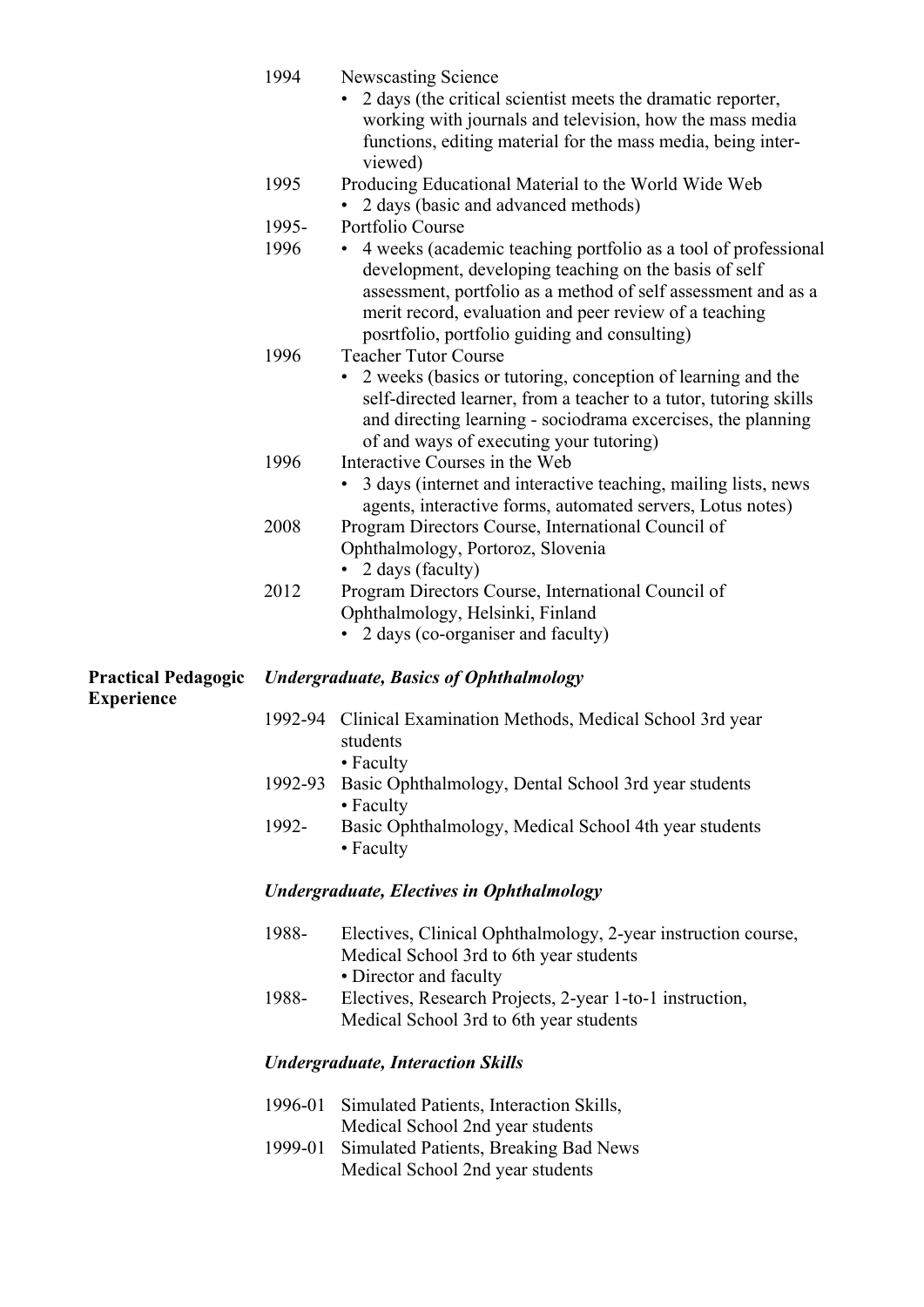# *Postgraduate Resident Training, University of Helsinki*

| 1992- | Clinical Ophthalmology, 1st and 2nd year residents              |
|-------|-----------------------------------------------------------------|
|       | • one-to-one teaching in refraction, vitreoretinal diseases,    |
|       | ophthalmic oncology, pediatric ophthalmology                    |
| 1992- | <b>Ophthalmic Pathology</b>                                     |
|       | • one-to-one teaching, 1st to 3rd year residents                |
| 1996- | Fundamentals of Ophthalmology, weekly workshops,                |
|       | 1st to 3rd year residents                                       |
|       | • coordinator, 1996-1998                                        |
|       | · faculty, ophthalmic pathology, hospital administration, basic |
|       | sciences, optic, retina, oncology, 2000-                        |

# *Postgraduate Resident Training, National*

| • course director, 1995, 2001, 2005, 2009, 2013 |
|-------------------------------------------------|
|                                                 |

# *Continuing Medical Education*

|                                                 | 1989-    | Clinical Pathological Conferences, twice yearly,<br>Department of Ophthalmology<br>Moderator                                                      |
|-------------------------------------------------|----------|---------------------------------------------------------------------------------------------------------------------------------------------------|
|                                                 | 1996-    | Finnish General Medical Congress [Lääkäripäivät]<br>• Course moderator, 1996                                                                      |
|                                                 |          | • Course director, 1997, 2000<br>Faculty, 1998, 2016                                                                                              |
|                                                 | 1998-    | Annual Congress of Young Physicians [Nuorilääkäripäivät]                                                                                          |
|                                                 |          | • Faculty 1998, 2001                                                                                                                              |
|                                                 | 1996-    | Basic Science Assessment Test for                                                                                                                 |
|                                                 |          | Ophthalmologists, International Council of Ophthalmology<br>• National Invigilator, 1996                                                          |
|                                                 | 1997-    | • Local Organiser, 1997-<br>European University Professors of Ophthalmology (EUPO),                                                               |
|                                                 |          | <b>Annual Teaching Course</b>                                                                                                                     |
|                                                 |          | • faculty 1997, 2008, 2014                                                                                                                        |
|                                                 | 1997-    | European Board of Ophthalmology Diploma Examination<br>· examiner, 1997, 2001-2011                                                                |
|                                                 |          | • coordinator, 2005-2008                                                                                                                          |
|                                                 |          | · invigilator, 2009-2011, 2013                                                                                                                    |
|                                                 | $2013 -$ | Venice Ophthalmology Summar School, Italy (one week course<br>annually for young European specialists in ophthalmology)<br>founding faculty 2013- |
| <b>Involvement</b> in                           | 1993-    | The Ophthalmological Society of Finland,                                                                                                          |
| <b>Pedagogic Planning</b><br>and Administration |          | <b>Educational Advisory Committee</b>                                                                                                             |
|                                                 | 1994-    | Planning Committee, Problem-Based Learning                                                                                                        |
|                                                 | 1996     | Clinicotheoretical and Clinical Stage, 1994-1995                                                                                                  |
|                                                 |          | Clinical Stage, 1996                                                                                                                              |
|                                                 |          | creating a detailed model course on cardiovascular diseases,<br>to be used as an example of problem-based learning as part of                     |

the forthcoming renovation of the medical school curriculum